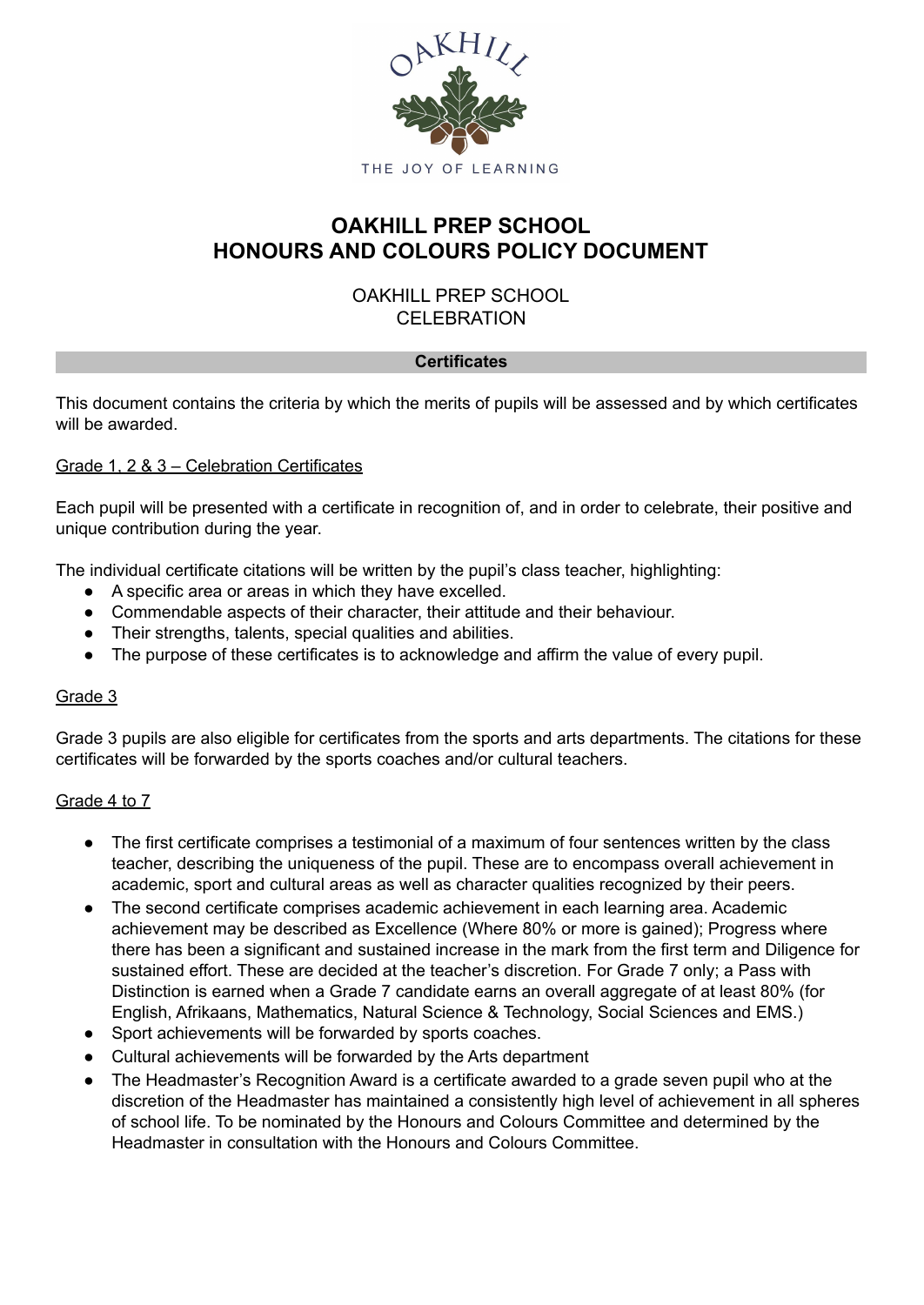

# OAKHILL PREP SCHOOL **CELEBRATION**

### **Academic Book Voucher Prizes and Trophies**

This document contains the criteria by which the merits of pupils will be assessed and by which book prizes and trophies will be awarded. All awards will be ratified by the Honours and Colours committee. Awards will not be handed out if there are no legitimate recipients.

Grade  $4 - 7$ 

BOOK VOUCHERS

The teachers in each department consult to determine which pupils receive awards. Book vouchers are awarded.

| Top Pupils in Grade             | The top pupil in each grade, having achieved the highest overall<br>aggregate from term one to three. To be determined by class<br>teachers.                                                                                               |
|---------------------------------|--------------------------------------------------------------------------------------------------------------------------------------------------------------------------------------------------------------------------------------------|
| Progress Award                  | Awarded to one or more pupils in Grade 4 and 5 that have achieved<br>sustained, holistic progress throughout their academic year. To be<br>nominated by the class teachers. To be ratified by the Honours and<br><b>Colours Committee.</b> |
| Subject Prizes for Grade 7 only | Awarded to the pupil with the highest aggregate from term one to<br>three in each subject respectively, but not including Physical<br>Education and Life Orientation. To be determined by subject teachers.                                |

### Grade 4-7 FLOATING TROPHIES

The teachers in each department must please consult to determine which pupils should be awarded with trophies.

## The Oakhill Prep School Warne trophy for Creative writing

Awarded to the pupil in Grade 7 for exemplary creative writing for that year. To be determined by the English teacher.

The Oakhill Prep School Warne trophy for Storytelling in English Awarded to the pupil in Grade 7 for exemplary story telling in that year. To be determined by the English teacher.

### The Oakhill Prep School Hayward trophy for Outstanding Progress in Grade 6 Awarded to the Grade 6 pupil who has achieved the greatest progress during the course of the academic year. To be determined by the Grade 6 teachers.

The Oakhill Prep School Entrepreneur of the Year Award Awarded to any pupil in Grade 7 who has outstanding achievement in the entrepreneurial sphere. To be determined by the IP teachers.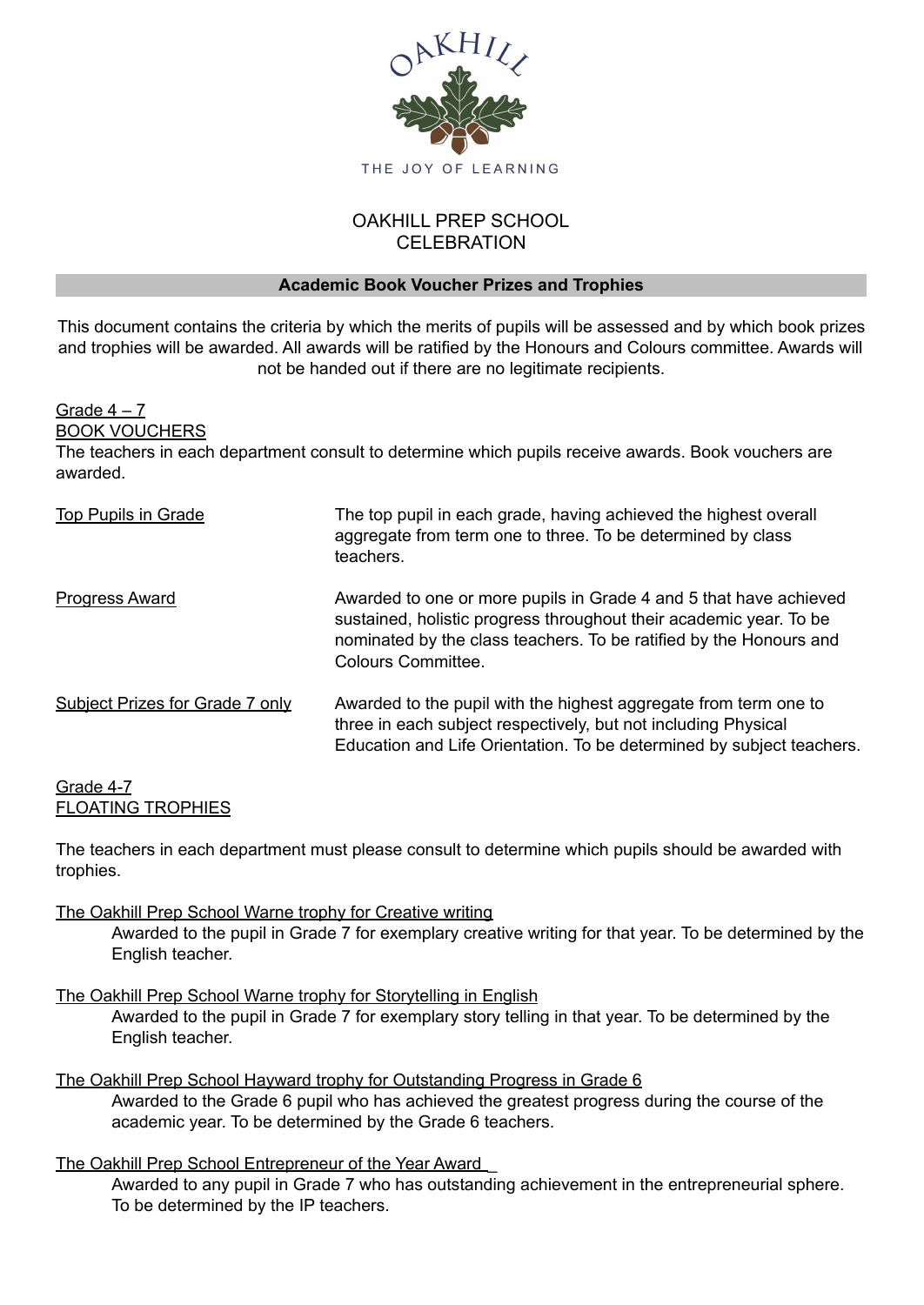

# The Oakhill Prep School Powell trophy for Environmental awareness

Awarded to any pupil in Grade 4 - 7 for significant environmental awareness. To be determined by the ECO committee teachers in collaboration with the IP teachers.

## The Oakhill Prep School Award for Commitment to Afrikaans

Awarded to a Grade 7 pupil whose home language is not Afrikaans. The pupil has shown significant commitment to improving in the language over a number of years and is always giving his/her best in class and in preparation for assessments. The pupil is enthusiastic about learning the language and highly engaged in lessons.

# The Oakhill Prep School "Out–of–the–box Thinking" Award

Awarded to a grade 7 pupil who has shown excellence in logical reasoning, critical thinking and problem-solving. It also involves the acquisition and application of mathematical concepts and skills across a wide range of situations, including non-routine, open-ended and real-world problems. To be nominated and determined by the IP teachers.

## The Oakhill Prep School Award for Upholding the Ethos of the School

Awarded to any pupil in Grade 7 for independent thinking, strength of character and respect for another's viewpoint, self-discipline, a desirable value system and moral code and embracing the joy of learning. To be determined by the IP teachers.

### The Oakhill Prep School Elna Brown Good Fellowship Award

Awarded to any pupil in Grade 7, who has proved over a number of years, to be a true friend and confidant to the majority of members of the class, helped to nurture and foster the class spirit, helping individuals in time of need as well as the greater group on an ongoing basis. To be nominated by Grade 7 pupils and determined by the IP teachers.

### The Oakhill Prep School Allan Graham trophy for Outstanding Progress in Grade 7

Awarded to the Grade 7 pupil who has achieved the greatest progress during the course of the academic year. To be determined by the Grade 7 teachers.

## The Oakhill Prep School House Cup Award

- The Oakhill Prep School Cultural Award (see arts criteria)
- The Oakhill Prep School Sportsmanship Award (see sports criteria)

### The Oakhill Prep School Top Pupil in Grade 7 Award

Awarded to the Grade 7 pupil with the highest overall aggregate from term one to three. To be determined by the Grade 7 class teachers.

### The Oakhill Prep School Achiever of the Year Award

Overall achiever of the year as voted by the Grade 7 pupils. To be determined by the IP teachers.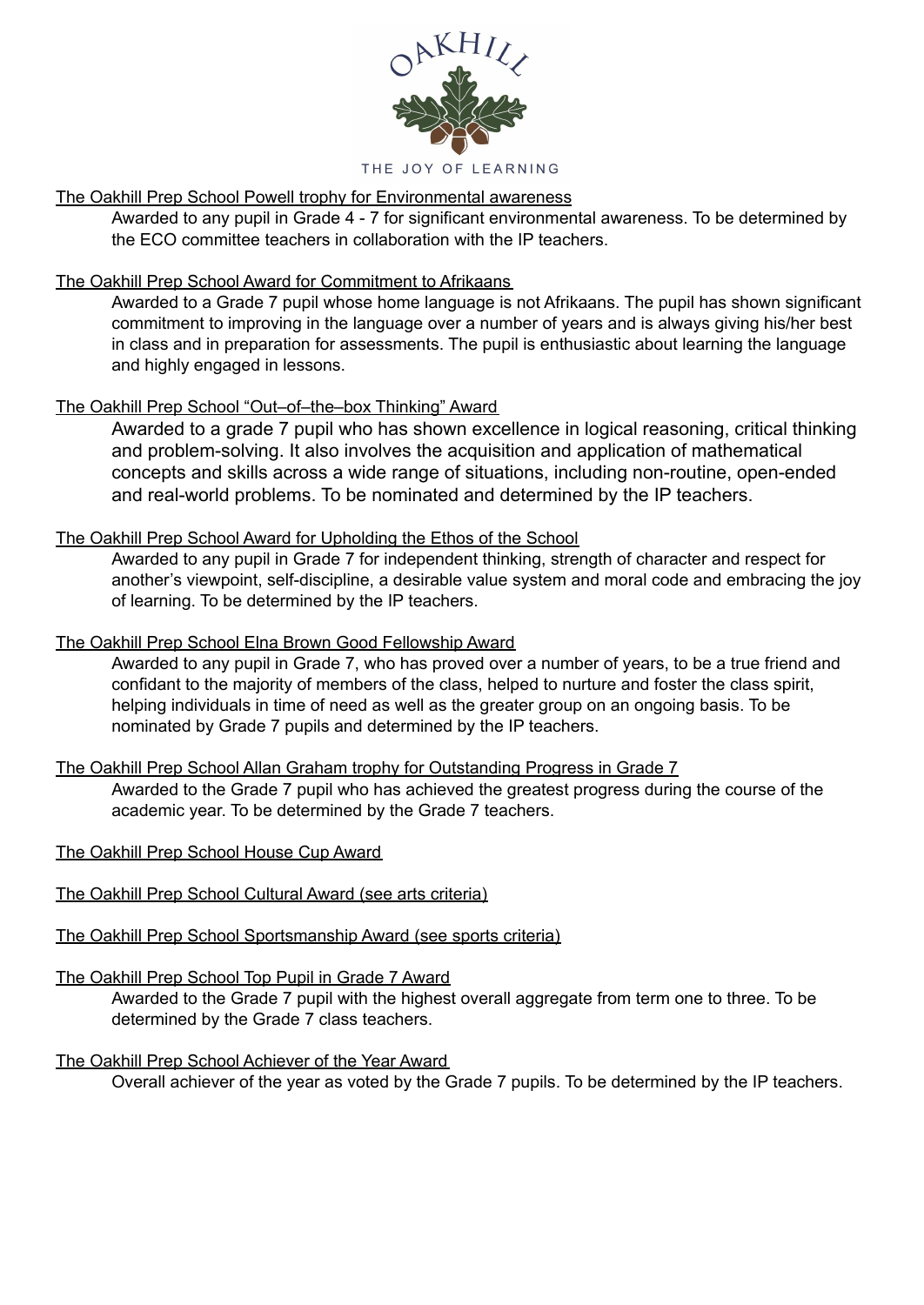

#### **Sports Awards**

This document contains the criteria by which pupils will be assessed and sports awards presented. All awards will be ratified by the Honours and Colours Committee. Awards will not be handed out if there are no legitimate recipients.

### GENERAL NOTES

An award may be made to a pupil who has already left Oakhill if a nominator feels that he/she has been overlooked or if they obtain the criteria in a specific sporting discipline after the last Honours and Colours Committee meeting of the year.

Training, attendance, correct attire, behaviour, attitude, discipline, sportsmanship, leadership, assistance towards the development of sport and service to the school are also brought into consideration for all awards.

Grade 3 - 7 SPORTS AWARDS

### Oakhill Prep School Certificate of Participation in Sport

These certificates will be handed out with other celebration certificates, by Class teachers. One certificate is awarded to each child listing the codes and the age group represented in a particular year. To be determined by team coaches in collaboration with the sports department.

## BRONZE, SILVER & GOLD CERTIFICATES

Bronze, Silver and Gold certificates are awarded to those who have achieved significantly in a sports code recognised by Oakhill. A boy or girl who has been awarded a Bronze, Silver or Gold Certificate has achieved the highest recognition for sport.

Oakhill Prep School Bronze Certificate: A certificate is awarded to pupils who have been selected for and have participated at KPSSSU or a similar regional level in a particular sport, but who have not qualified for provincial colours in that sport.

Oakhill Prep School Silver Certificate: A certificate is awarded to pupils who have been selected for and have participated at and received colours at a provincial level in a particular sport.

Oakhill Prep School Gold Certificate: A certificate is awarded to pupils who have been selected for and have participated at and have received colours at national level in a particular sport or have been ranked nationally.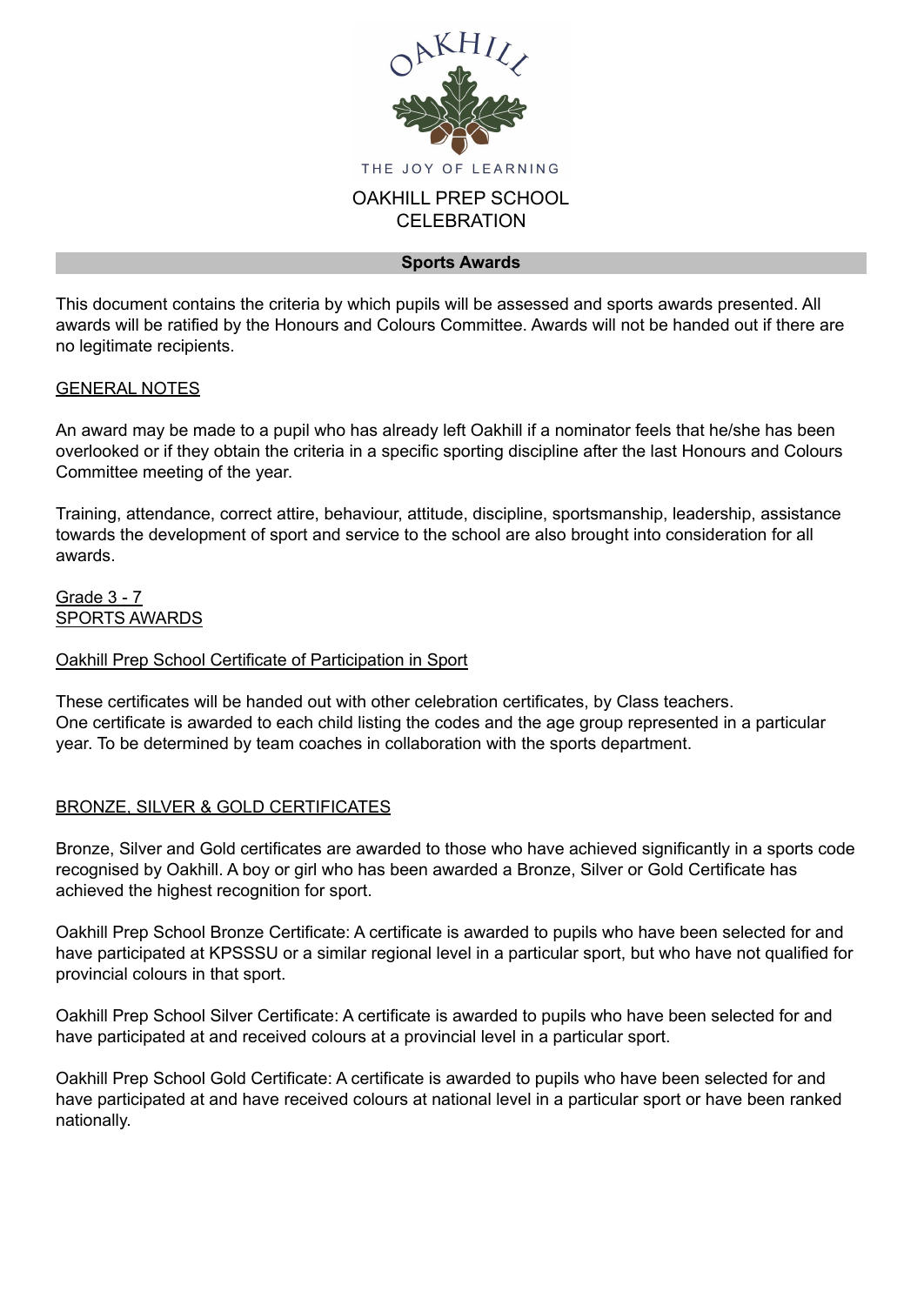

# CERTIFICATE OF RECOGNITION FOR EXTERNAL SPORTS

Any achievement in a sport that is not officially on the Oakhill co-curricular programme will also be recognized at the IP Celebration. Certificates will be awarded to pupils who have represented a specific sporting discipline at a regional or provincial level and honourable mention at national or international level. The sporting disciplines may include but are not restricted to:

- Surfing
- Lifesaving
- Mixed Martial Arts, Karate
- Equestrian
- Artistic Gymnastics

If any other sporting discipline in which an Oakhill pupil takes part is not covered in these Sporting Criteria it will fall within this category.

### FLOATING TROPHIES

Recipients of the Floating trophies will be announced by the Sports department.

### OAKHILL PREP SCHOOL ATHLETE OF THE YEAR: BOY

Awarded to any boy in Grade  $4 - 7$  for significant achievement in athletics. To be determined by athletics coaches and the sports department.

### OAKHILL PREP SCHOOL ATHLETE OF THE YEAR: GIRL

Awarded to any girl in Grade  $4 - 7$  for significant achievement in athletics. To be determined by athletic coaches and the sports department.

## OAKHILL PREP SCHOOL CHESS PLAYER OF THE YEAR

Awarded to any pupil from grade 4-7 for significant achievement in chess. To be determined by the chess coach and the sports department.

### OAKHILL PREP SCHOOL CRICKET PLAYER OF THE YEAR

Awarded to any boy in Grade  $4 - 7$  for significant achievement in cricket. To be determined by cricket coaches and the sports department.

### OAKHILL PREP SCHOOL GOLFER OF THE YEAR

Awarded to any pupil in Grade 4 – 7 for significant achievement in golf. To be determined by golf coaches and the sports department.

### OAKHILL PREP SCHOOL HOCKEY PLAYER OF THE YEAR: BOY

Awarded to any boy in Grade 4 - 7 for significant achievement in hockey. To be determined by hockey coaches and the sports department.

### OAKHILL PREP SCHOOL HOCKEY PLAYER OF THE YEAR: GIRL

Awarded to any girl in Grade 4 - 7 for significant achievement in hockey. To be determined by hockey coaches and the sports department.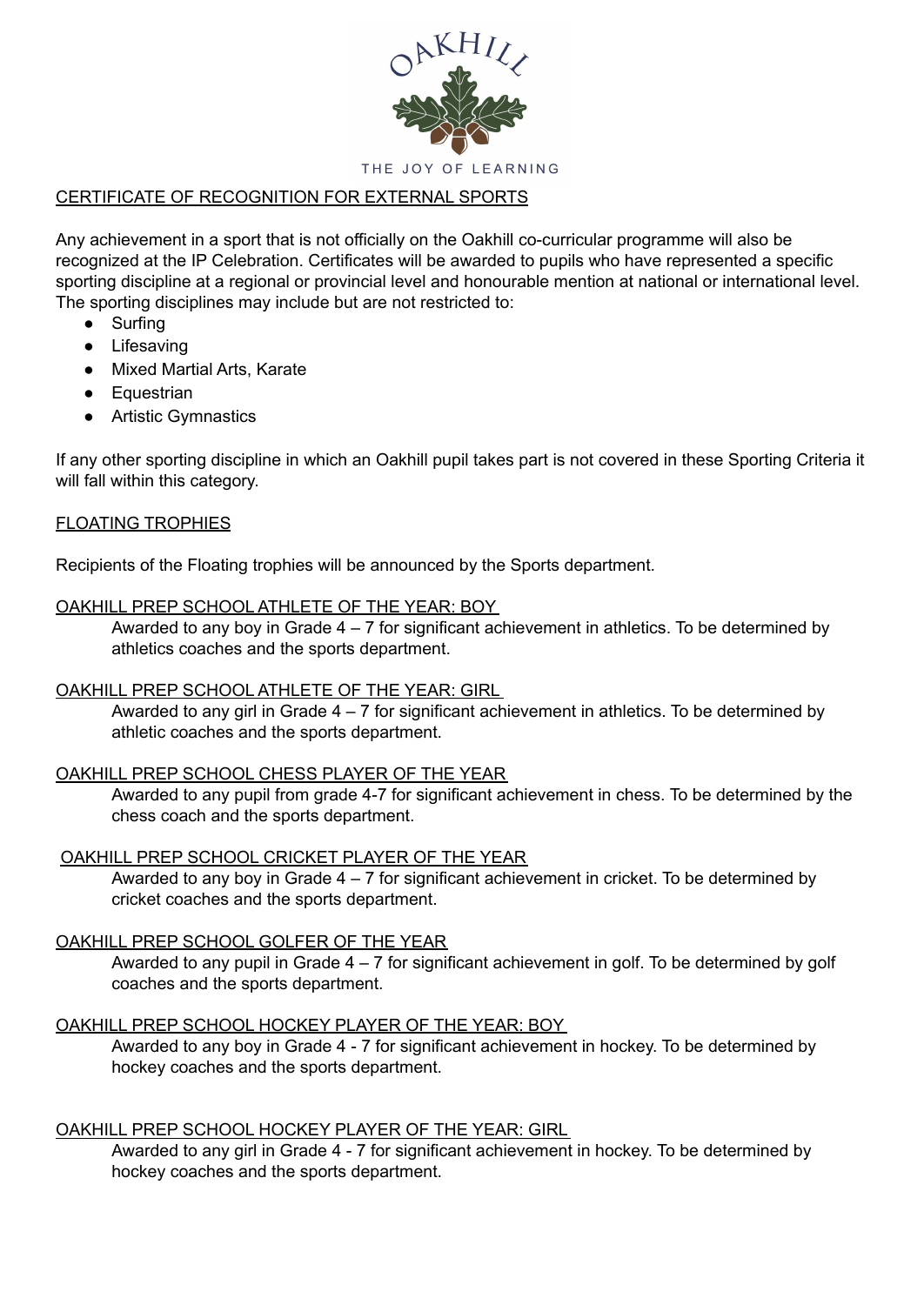

#### THE JOY OF LEARNING

# OAKHILL PREP SCHOOL MOUNTAIN BIKER OF THE YEAR: BOY

Awarded to any boy in Grade 4 – 7 for significant achievement in mountain biking. To be determined by mountain biking coaches and the sports department.

# OAKHILL PREP SCHOOL MOUNTAIN BIKER OF THE YEAR: GIRL

Awarded to any girl in Grade 4 – 7 for significant achievement in mountain biking. To be determined by mountain biking coaches and the sports department.

# OAKHILL PREP SCHOOL NETBALL PLAYER OF THE YEAR

Awarded to any girl in Grade 4 – 7 for significant achievement in Netball. To be determined by netball coaches and the sports department.

# OAKHILL PREP SCHOOL RUGBY PLAYER OF THE YEAR

Awarded to any pupil in Grade  $4 - 7$  for significant achievement in rugby. To be determined by rugby coaches and the sports department.

# OAKHILL PREP SCHOOL SOCCER PLAYER OF THE YEAR

Awarded to any boy in Grade 4 - 7 for significant achievement in soccer. To be determined by soccer coaches and the sports department.

# OAKHILL PREP SCHOOL SWIMMER OF THE YEAR: BOY

Awarded to any boy in Grade  $4 - 7$  for significant achievement in swimming. To be determined by swimming coaches and the sports department.

# OAKHILL PREP SCHOOL SWIMMER OF THE YEAR: GIRL

Awarded to any girl in Grade  $4 - 7$  for significant achievement in swimming. To be determined by swimming coaches and the sports department.

# OAKHILL PREP SCHOOL TENNIS PLAYER OF THE YEAR: BOY

Awarded to any boy in Grade  $4 - 7$  for significant achievement in tennis. To be determined by tennis coaches and the sports department.

# OAKHILL PREP SCHOOL TENNIS PLAYER OF THE YEAR: GIRL

Awarded to any girl in Grade  $4 - 7$  for significant achievement in tennis. To be determined by tennis coaches and the sports department.

# OAKHILL PREP SCHOOL WATER POLO PLAYER OF THE YEAR: BOY

Awarded to any boy in Grade 4 – 7 for significant achievement in Water Polo. To be determined by water polo coaches and the sports department.

# OAKHILL PREP SCHOOL WATER POLO PLAYER OF THE YEAR: GIRL

Awarded to any girl in Grade 4 – 7 for significant achievement in Water Polo. To be determined by water polo coaches and the sports department.

# OAKHILL PREP SCHOOL SPORTSMAN OF THE YEAR

Awarded to any grade 7 boy who has excelled in at least two or more Oakhill sports, has continually set a good example and has demonstrated a committed and determined attitude towards sport throughout the year. To be determined by the coaches and the sports department.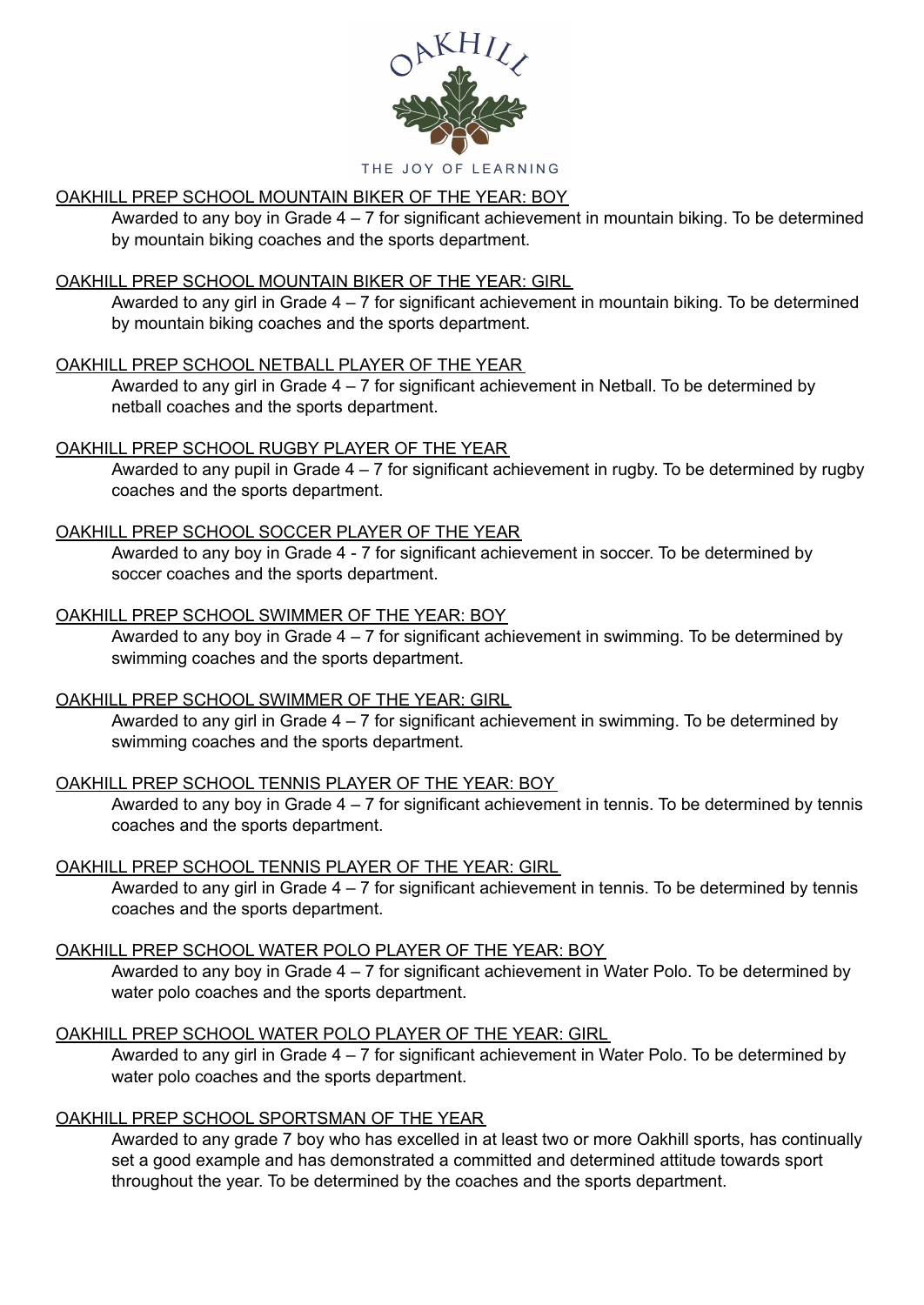

# OAKHILL PREP SCHOOL SPORTSWOMAN OF THE YEAR

Awarded to any grade 7 girl who has excelled in at least two or more Oakhill sports, has continually set a good example and has demonstrated a committed and determined attitude towards sport throughout the year. To be determined by the coaches and the sports department.

## OAKHILL PREP SCHOOL SPORTSMANSHIP AWARD

Awarded to any pupil in Grade 7 for significant sportsmanship and team spirit. To be determined by all sports coaches and the sports department.

### NATIONAL FLOATING TROPHIES

National trophies will be re-awarded by the sports department.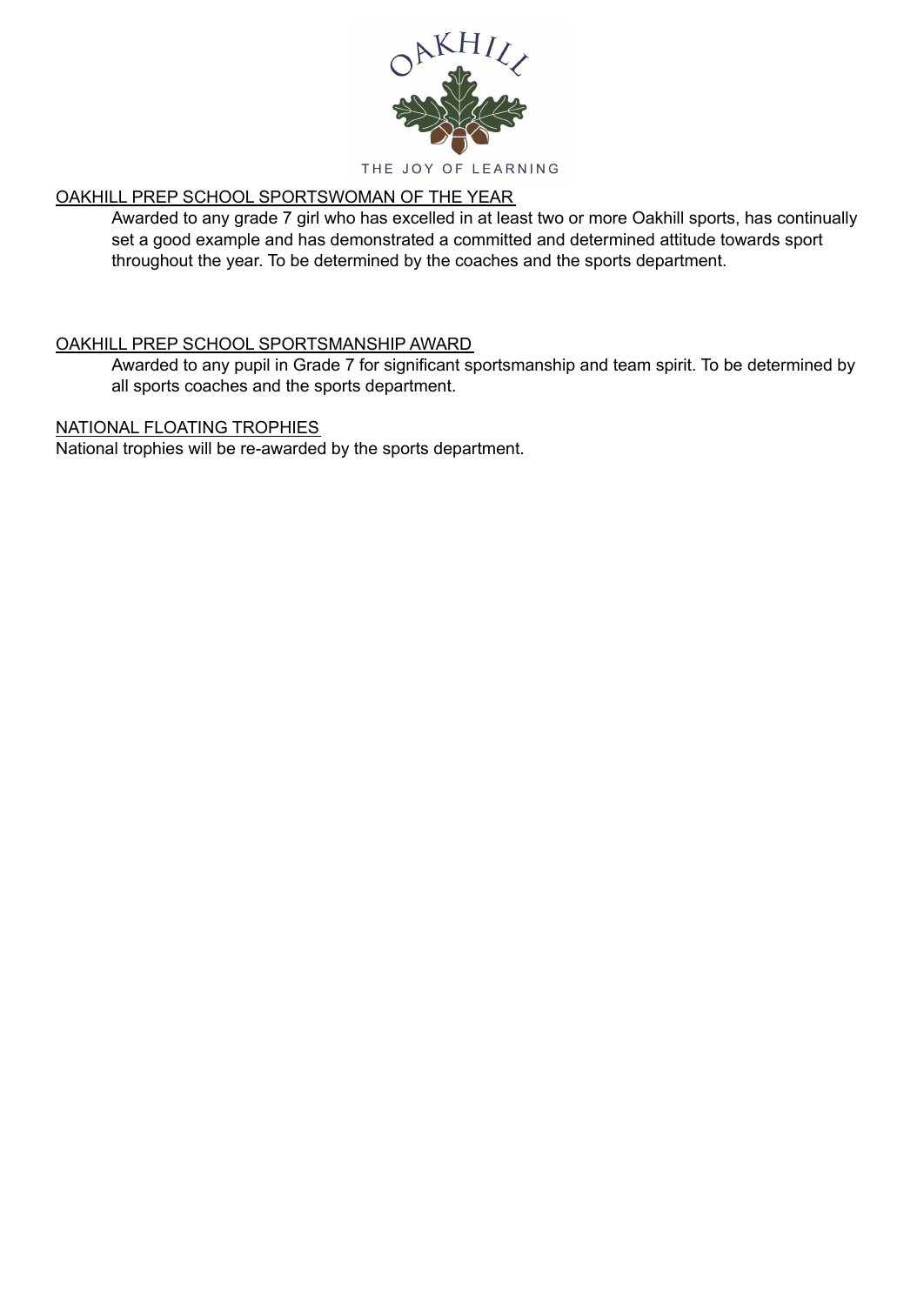

# OAKHILL PREP SCHOOL **CELEBRATION**

### **ARTS AWARDS**

This document contains the criteria by which pupils will be assessed and arts awards presented. All awards will be ratified by the Honours and Colours Committee. Awards will not be handed out if there are no legitimate recipients.

### GENERAL NOTES

- As the nature of the arts achievements varies profoundly from other spheres of involvement, arts achievements cannot be judged exactly as sports or academic achievements.
- Time spent in an activity in order to achieve an award must be taken into account e.g. time spent preparing for a school production, the hours put into an artwork and the fact that arts co-curricular activities carry on throughout the entire academic year.
- The impact that a pupil's achievement has had on the activity, especially within the school, i.e. increasing the profile of that activity at the school.
- Rehearsal, attendance, behaviour, attitude, discipline, leadership, assistance towards the development of younger artists and service to the school are also brought into consideration for all awards.

Grade  $3 - 7$ Arts Certificates

Oakhill Prep School Certificate of Participation in the Arts These certificates will be handed out with other certificates by Class teachers.

One certificate is awarded to each child listing the instruments/ensembles/activities and level achieved in a particular year. To be determined by the HOD Arts in consultation with the teacher, conductor, facilitator or band leader in charge of said group.

## BRONZE, SILVER and GOLD ARTS CERTIFICATES

Art Criteria:

Bronze At least two of the requirements to be met in the year of assessment:

1.1 Attends co-curricular art.

- 1.2 Art piece selected for at least 1 local exhibition.
- 1.3 Achieved at least a  $3<sup>rd</sup>$  Prize in a local competition.
- 1.4 Achieved at least a Gold certificate or the equivalent thereof at a local eisteddfod.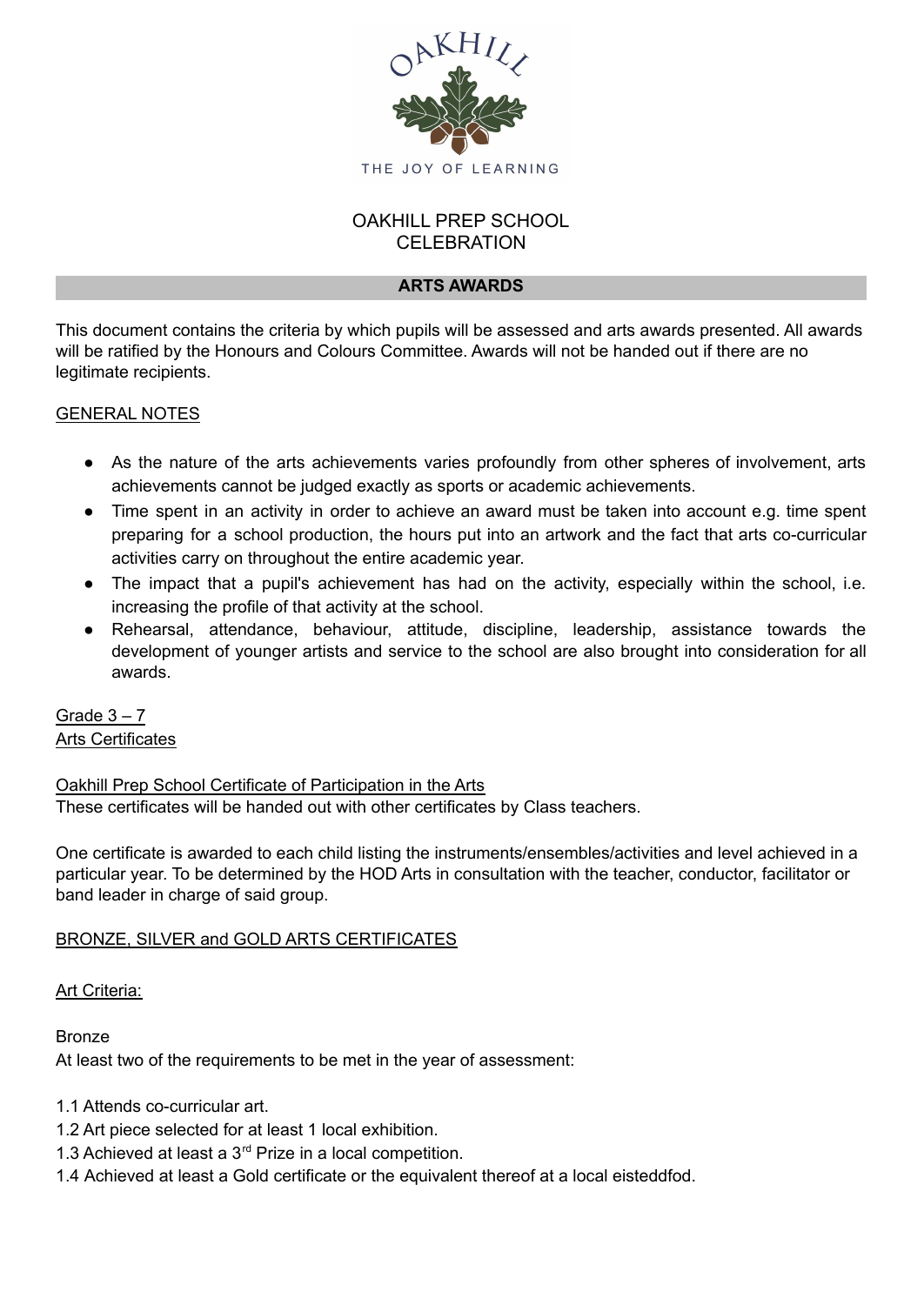

Silver

At least three of the requirements to be met in the year of assessment:

- 2.1 Attends co-curricular art.
- 2.2 Art pieces selected for at least 1 local exhibition.
- 2.3 Achieved at least a  $2^{nd}$  Prize in a local competition.
- 2.4 Achieved at least a Gold certificate or the equivalent thereof at a local eisteddfod.

# Gold

At least four of the requirements to be met in the year of assessment:

- 3.1 Attends co-curricular art.
- 3.2 Art piece selected for at least 1 local exhibition.
- 3.3 Achieved at least a 1<sup>st</sup> Prize in a local competition.
- 3.4 Must be a student in Grade 6 or Grade 7.
- 3.5 Achieved at least a Double Gold certificate or the equivalent thereof at a local eisteddfod.

# Drama Criteria:

Bronze

At least two of the requirements to be met in the year of assessment:

1.1 Participated in at least two official Oakhill drama/play performances.

1.2 Must have shown consistent commitment to and interest in co-curricular drama over at least two years and made a positive contribution and exhibited a positive attitude.

1.3 Achieved at least a Gold certificate or the equivalent thereof at a local eisteddfod in at least one item. Group or individual.

Silver

At least two of the requirements to be met in the year of assessment:

2.1 Must have shown consistent commitment to and interest in co-curricular drama over at least three years and made a positive contribution and exhibited a positive attitude.

2.2 Excelled in a supporting role in an Oakhill drama/play.

2.3 Achieved at least a Gold certificate or the equivalent thereof at a local eisteddfod in at least two items of which one should be an individual item.

# Gold

At least FOUR of the requirements to be met in the year of assessment:

3.1 A student must have shown consistent commitment to and interest in co-curricular drama for at least four years and made a positive contribution and exhibited a positive attitude.

3.2 Excelled in a lead role in an Oakhill drama/play.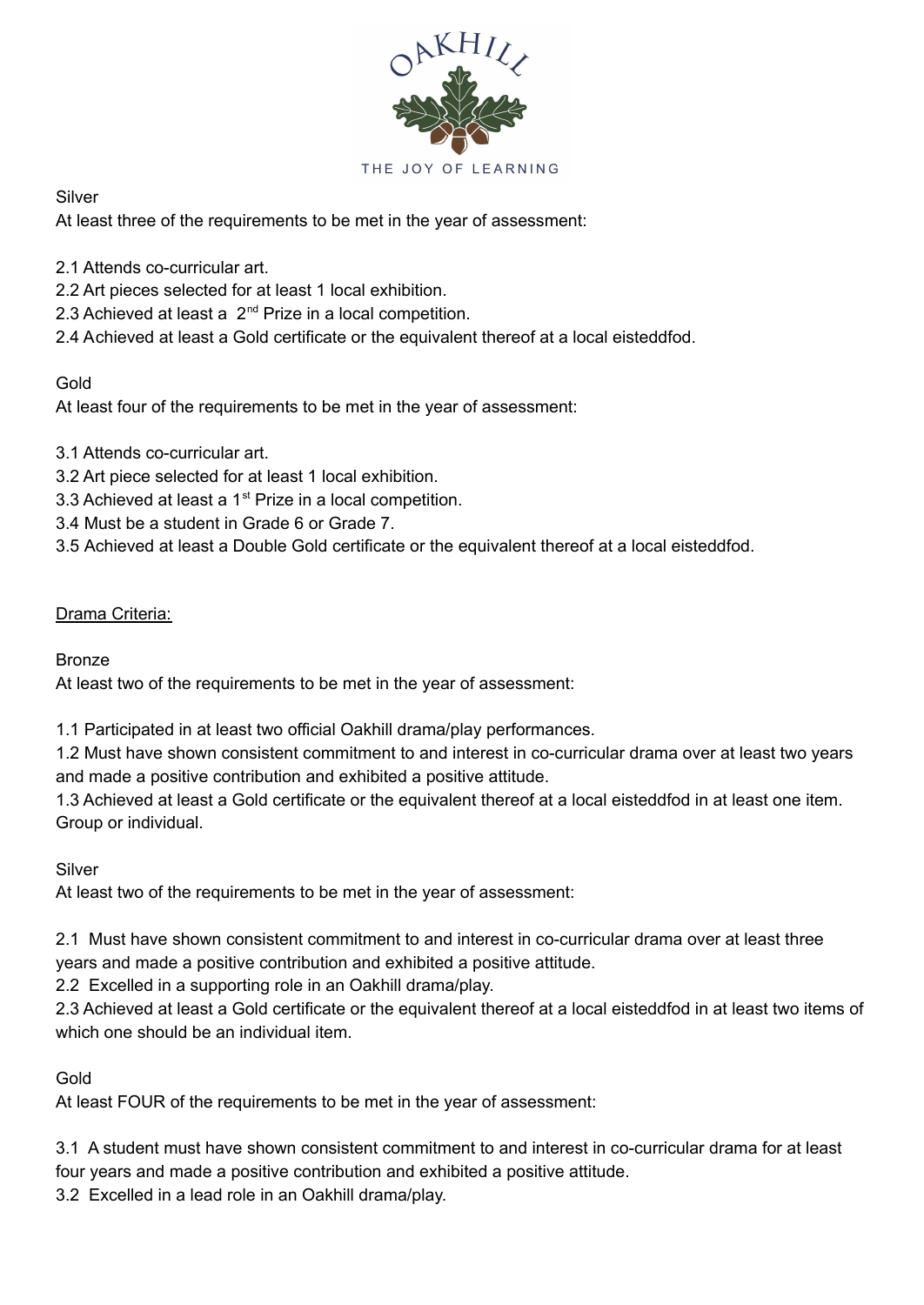

#### THE JOY OF LEARNING

3.3 Achieved a Gold or a Double Gold certificate or the equivalent thereof at an eisteddfod in at least three items of which one should be an individual item.

3.4 Performed at the winner's concert at an eisteddfod.

3.5 Won a trophy at the winner's concert at the eisteddfod.

Music Criteria: (Individual, Choir, Marimba, Rock and Big Band, Ensemble)

### **Bronze**

At least two of the requirements to be met in the year of assessment:

1.1 Must have participated in two official Oakhill music functions throughout the academic year: eisteddfod, external examination, concerts and performances.

- a) School solo performance of song or instrument piece; or
- b) School ensemble contributions as a band member; or
- c) School choir or vocal ensemble participation.

1.2 Must have successfully completed a practical external examination of any music school at Grades Initial to 1 level.

1.3 Achieved a bronze or silver certificate at an eisteddfod in at least one item. Group or individual.

1.4 Must have been a member of an Oakhill music ensemble (Choir, Marimba, Rock, Jazz or Big Band, String or Recorder Ensemble) for at least one calendar year.

### Silver

At least three of the requirements to be met in the year of assessment:

2.1 Must have participated in at least three official Oakhill music functions throughout the academic year: Eisteddfod, External Exam, Concerts and Performances.

- a) School solo performance of song or instrument piece; or
- b) School ensemble contributions as a band member; or
- c) School choir or vocal ensemble participation.

2.2 Must have successfully completed a practical external examination of any music school at Gr 2 level or higher.

2.3 Must have successfully completed a theory examination of any music school at Grade 1 level or higher.

2.4 Must have achieved a silver or gold Certificate at an Eisteddfod in at least two items of which one should be an individual item.

2.5 Must have been a member of an Oakhill music ensemble (Choir, Marimba, Rock, Jazz or Big Band, String or Recorder Ensemble) for at least two consecutive calendar years.

## Gold

At least four of the requirements to be met in the year of assessment:

3.1 Must have participated in at least four official Oakhill music functions throughout the academic year: Eisteddfod, External Exam, Concerts and Performances.

- a) School solo performance of song or instrument piece; or
- b) School ensemble contributions as a band member; or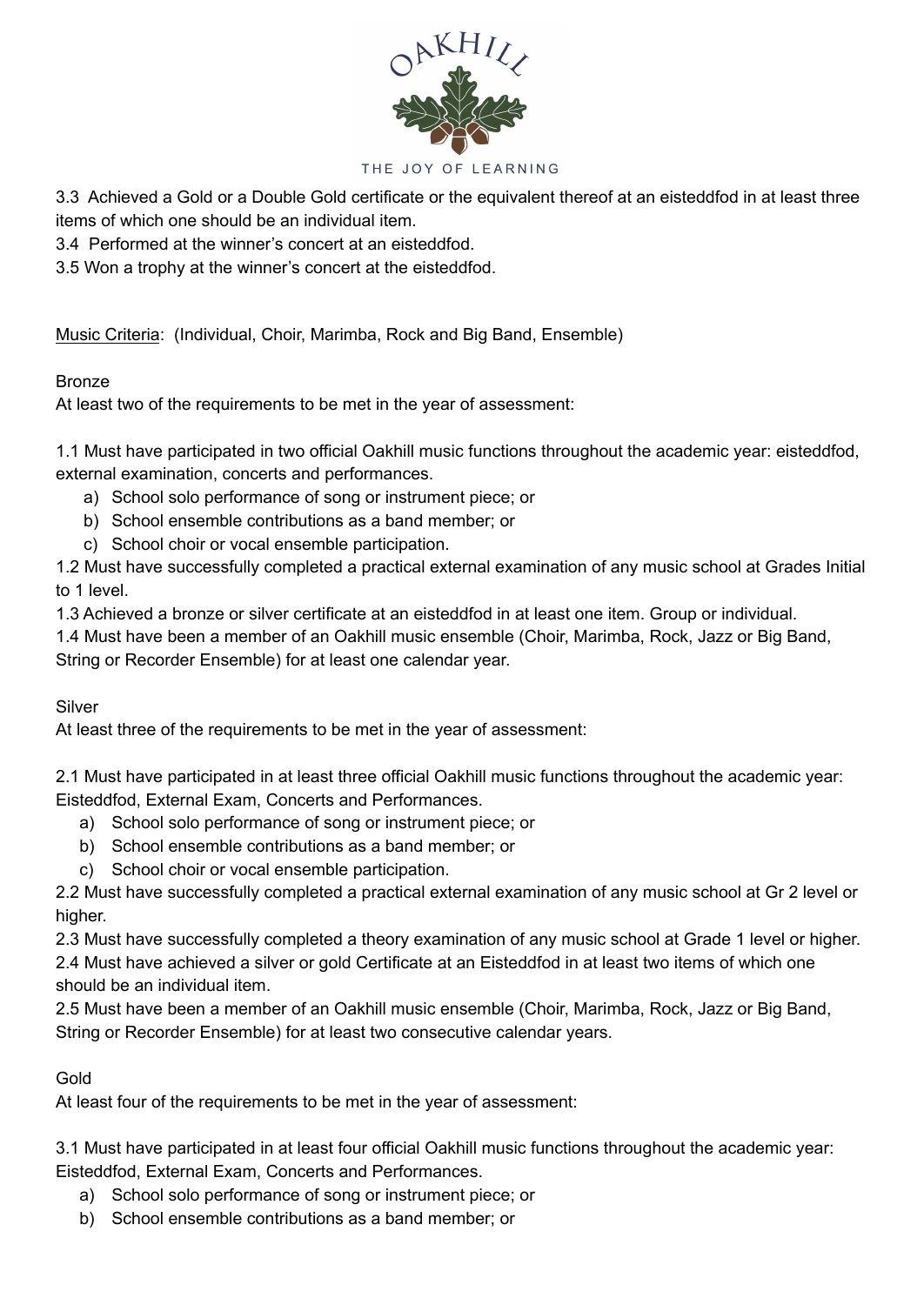

c) School choir or vocal ensemble participation.

3.2 Must have successfully completed a practical external examination of any music school at Gr 3 level or higher.

3.3 Must have successfully completed a theory examination of any music school at Grade 1 level or higher. 3.4 Must have achieved gold or a double gold Certificate at an eisteddfod in at least three items of which one should be an individual item.

3.5 Must have been a member of an Oakhill music ensemble (Choir, Marimba, Rock, Jazz or Big Band, String or Recorder Ensemble) for at least three consecutive calendar years.

3.6 Must have performed elsewhere as a solo performer, representing Oakhill School.

3.7 Must have performed at the winner's concert at an eisteddfod, either as an individual or as part of a group.

3.8 Must have received a trophy for participation in an Eisteddfod, Talent competition, External Music Examination, etc.

# CERTIFICATE OF RECOGNITION FOR EXTERNAL CULTURAL AWARDS

Any achievement in arts activities that is not officially on the co-curricular programme will also be recognized at the IP Celebration. Certificates will be awarded to pupils who have represented a specific cultural discipline at a regional or provincial level and honourable mention at national or international level. These disciplines include:

- Dance
- Concerts with external art/ dance/ drama or music studios.
- Examinations with external art/ dance/ drama or music studios

If any other cultural disciplines in which an Oakhill pupil takes part is not covered in these criteria it will fall within this category.

## FLOATING TROPHIES:

## OAKHILL PREP SCHOOL BRASS PLAYER OF THE YEAR

Awarded to any pupil from Gr 4 to Gr 7 who has shown commitment and significant achievement in playing a brass instrument. Has to attend an individual lesson as well as band or ensemble practices. To be determined by the Music teacher in collaboration with the Music Department.

## OAKHILL PREP SCHOOL MARIMBA PLAYER OF THE YEAR

Awarded to any pupil from Gr 4 to Gr 7 who has shown commitment and significant achievement in Marimba playing. Has to attend Marimba class as well as band practices. To be determined by the Marimba coach in collaboration with the Music Department.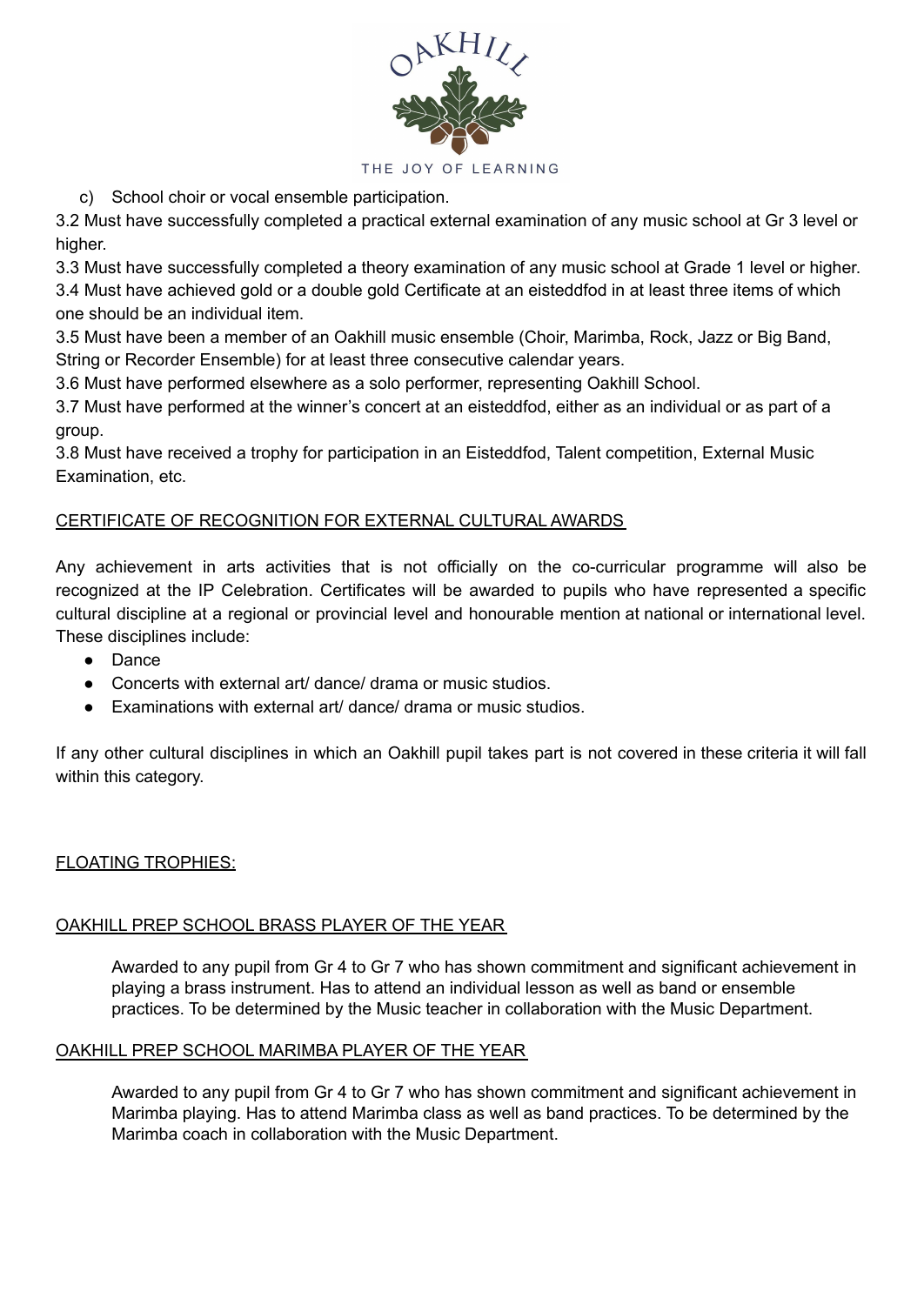

### OAKHILL PREP SCHOOL PERCUSSION PLAYER OF THE YEAR

Awarded to any pupil from Gr 4 to Gr 7 who has shown commitment and significant achievement in playing a percussion instrument. Has to attend an individual lesson as well as band or ensemble practices. To be determined by the Music teacher in collaboration with the Music Department.

### OAKHILL PREP SCHOOL STRINGS PLAYER OF THE YEAR

Awarded to any pupil from Gr 4 to Gr 7 who has shown commitment and significant achievement in playing a strings instrument. Has to attend an individual lesson as well as band or ensemble practices. To be determined by the Music teacher in collaboration with the Music Department.

### OAKHILL PREP SCHOOL WIND INSTRUMENT PLAYER OF THE YEAR

Awarded to any pupil from Gr 4 to Gr 7 who has shown commitment and significant achievement in playing a wind instrument. Has to attend an individual lesson as well as band or ensemble practices. To be determined by the Music teacher in collaboration with the Music Department.

### OAKHILL PREP SCHOOL IP BAND TROPHY

Awarded to any pupil from Gr 7 who has been voted by their fellow band members to show commitment and significant achievement in playing for the IP Band for at least two years. To be determined by the conductor and assistant of the band in collaboration with the Music Department.

### OAKHILL PREP SCHOOL IP CHOIR TROPHY

Awarded to any pupil from Gr 7 who has been voted by their fellow choir members to show commitment and significant achievement in the IP Choir for at least two years. To be determined by the conductor, assistant and accompanist of the choir in collaboration with the Music Department.

### OAKHILL PREP SCHOOL JOY OF ART AWARD

For enthusiastic participation and significant achievement in co-curricular Art To the pupil who promotes Art on a continual basis through interactions with teachers, peers and parents. The Joy of Art Award is decided upon by the Oakhill Preparatory Art Teacher.

### OAKHILL PREP SCHOOL JOY OF DRAMA AWARD

For enthusiastic participation and significant achievement in co-curricular Drama To the pupil who promotes Drama on a continual basis through interactions with teachers, peers and parents. The Joy of Drama Award is decided upon by the Oakhill Preparatory Drama Teacher.

#### OAKHILL PREP SCHOOL JOY OF MUSIC AWARD

For enthusiastic participation and significant achievement in co-curricular Music To the pupil who promotes Music on a continual basis through interactions with teachers, peers and parents. The Joy of Music Award is decided upon by the Oakhill Preparatory Music Department.